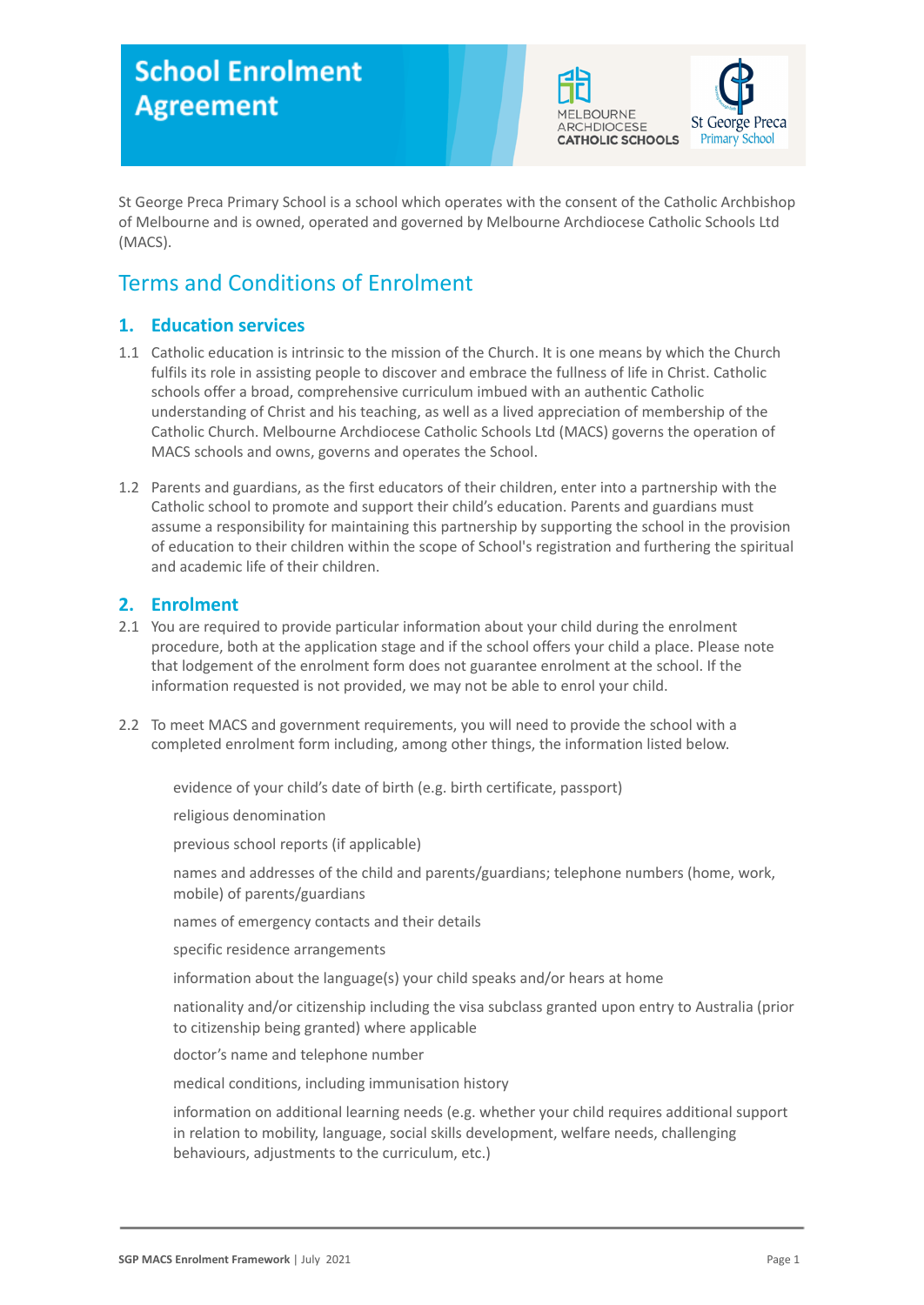parenting agreements or court orders, including any guardianship orders.

After lodgement of the enrolment form, school staff may need to request further information, for example in relation to any parenting orders, medical conditions or additional learning needs that you have noted on the enrolment form. In addition, it is often useful for parents/guardians to attend a meeting with school staff prior to enrolment to discuss any additional needs your child may have. An interpreter may be organised, if required.

2.3 Subject to any special exercise of discretion by the Board of MACS, the order of priority for enrolment in our school is detailed in the School Enrolment Policy.

#### **3. Fees**

- 3.1 The setting of the levels of fees, levies and other compulsory ad hoc charges in MACS schools is the responsibility of the School within the prescribed requirements of MACS, taking into account the allocation of government funds. The School offers a number of methods for paying fees, levies and ad hoc charges to reduce any financial burden and to assist financial planning. If you have difficulty in meeting the required payment of fees, levies and ad hoc charges, you are welcome to discuss this with the Principal of the school.
- 3.2 Parents/guardians are responsible for payment of all fee, levies and charges associated with the student's enrolment and attendance at the School, as contained in the School's Fees, Levies and Charges Schedule provided to parents from time to time. The fees must be paid for a child to enrol and to continue enrolment at the school. The School has discretion whether to allow a child to participate in optional or extracurricular school events, such as paid school excursions or extracurricular activities, while fees remain due and payable.

#### **4. Enrolment under minimum school entry age**

- 4.1 The School's enrolment policies and procedures are intended to ensure that, when enrolling students, MACS schools are compliant with relevant Victorian and Australian government legislation. The minimum starting age for a child to be enrolled in a Victorian school is four years and eight months, i.e. a child must turn five by 30 April in the year of starting school. Enrolment of children under the minimum school entry age and pre-Prep programs require approval from the MACS Executive Director (or the delegate of the MACS Executive Director) via the 'Application for Early Age Entry to School'.
- 4.2 In the rare situations where:

a parent/guardian seeks enrolment of a child under the minimum starting age

the principal supports the enrolment of that child at the school

the approval of the MACS Executive Director (or the delegate of the MACS Executive Director) for an exemption is required before enrolment under the minimum starting age can occur. Approval for early age enrolment will only be granted in exceptional circumstances.

#### **5. Child safe environment**

- 5.1 Catholic school communities have a moral, legal and mission-driven responsibility to create nurturing school environments where children are respected, their voices are heard, and where they are safe and feel safe.
- 5.2 Every person involved in Catholic education, including all parents at our School, has a responsibility to understand the importance and specific role they play individually and collectively to ensure that the wellbeing and safety of all children is at the forefront of all they do and every decision they make.
- 5.3 MACS school's child safe policies, codes of conduct and practices set out our commitment to child safety, and the processes for identifying, communicating, reporting and addressing concerning behaviour and allegations of child abuse. These documents establish clear expectations for all staff and volunteers for appropriate behaviour with children in order to safeguard them against abuse.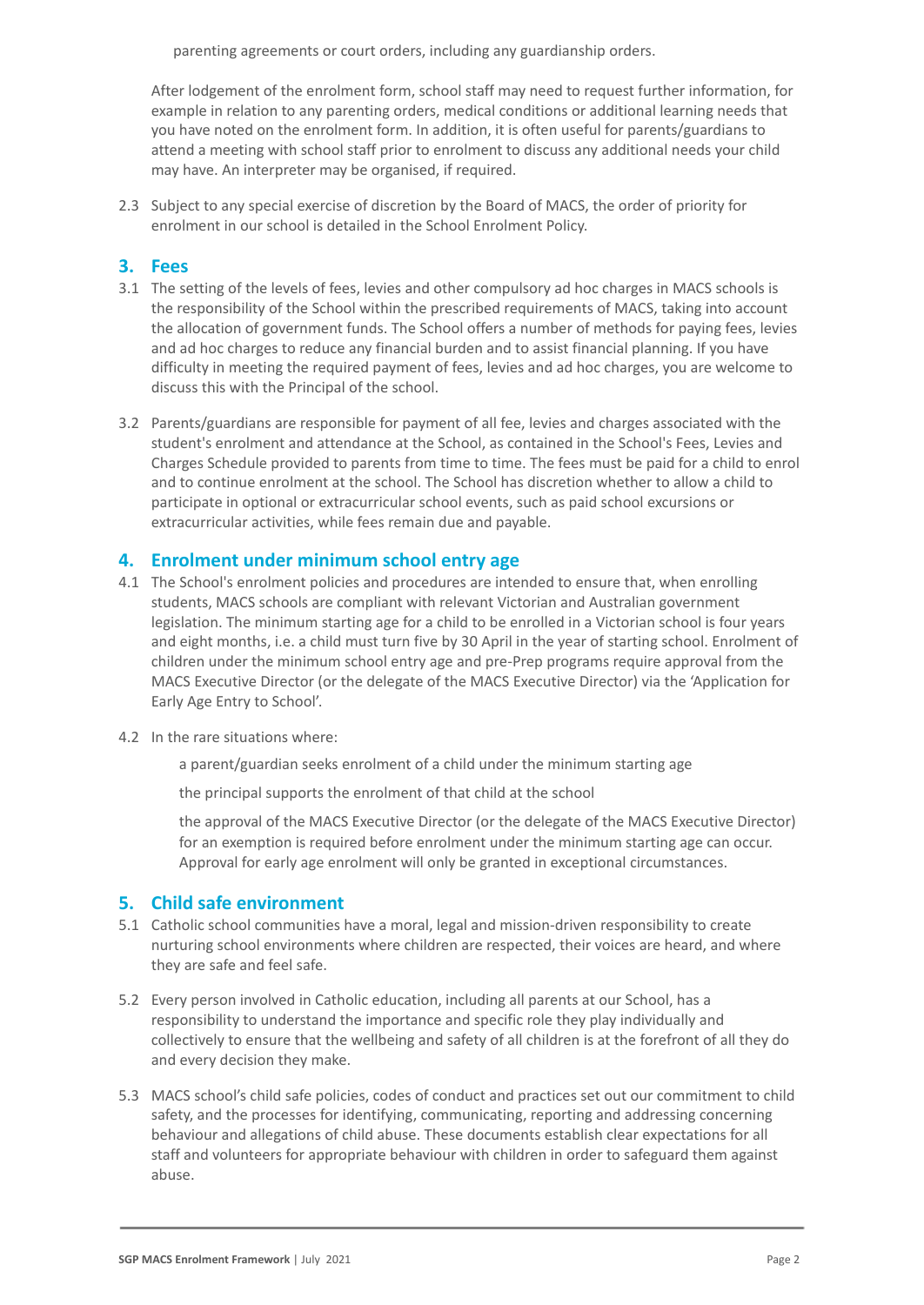- 5.4 Our School has established human resources practices where newly recruited staff, existing staff and volunteers in our school understand the importance of child safety, are trained to minimise the risk of child abuse, and are aware of our school's relevant policies and procedures. Our School also provides ongoing training, supervision and monitoring of staff to ensure that they are suitable to work with children as part of our human resources practices.
- 5.5 Our School has robust, structured risk management processes as prescribed by MACS that help establish and maintain a child safe environment, which involves consideration of possible broadbased risk factors across a wide range of contexts, environments, relationships and activities that children within our school engage in.
- 5.6 Our School, in partnership with families, ensures children and young people are engaged and are active participants in decision-making processes, particularly those that may have an impact on their safety. This means that the views of staff, children, young people and families are taken seriously and their concerns are addressed in a just and timely manner.
- 5.7 Our School's child safety policies and procedures are readily available and accessible. Further details on MACS' and the Catholic education community's commitment to child safety across Victoria can be accessed by visiting:

Catholic Education Commission of Victoria Ltd's child safety page [www.cecv.catholic.edu.au/Our-Schools/Child-Safety](http://www.cecv.catholic.edu.au/Our-Schools/Child-Safety)

MACS' child safety page <https://www.macs.vic.edu.au/Our-Schools/Child-Safety.aspx>

# **6. Period of Enrolment**

6.1 The enrolment of the student, once approved by the Principal of the School, commences in the Entry Year and continues until the completion of last year at the School or until the Student's enrolment is otherwise withdrawn or terminated.

### **7. Policies and procedures**

- 7.1 All of the School's Policies and Procedures are available on the School's website. For the purposes of this agreement, a reference to School's Policies and Procedures also includes processes, guidelines and any other applicable governance documentation.
- 7.2 The parents/guardians must comply with and take all reasonable steps to uphold the School's Policies and Procedures (as introduced or amended from time to time) including those concerning or dealing with:
	- a) the care, safety and welfare of students;
	- b) standards of dress, grooming and appearance;
	- c) grievance and complaints;
	- d) social media and the use of information, communication and technology systems;
	- e) student behaviour and conduct and discipline of students;
	- f) parent behaviour and conduct, including any Parent/Guardian Code of Conduct as may be published from time to time; and
	- g) privacy.
- 7.3 The School has absolute discretion in all of its operational and educational matters and offerings, as determined by its governing body, the Board of Directors of MACS and MACS Executive Director, and subject to relevant delegations to the Principal of the School.

# **8. Terms of enrolment regarding acceptable behaviour or conduct**

- 8.1 Our School is a community that exemplifies the gospel values of love, forgiveness, justice and truth. The School community recognises that everyone has the right to be respected, to feel safe and be safe; and, in this regard, understands their rights and acknowledges their obligation to behave responsibly.
- 8.2 Every person at the School has a right to feel safe, to be happy and to learn; therefore, we aim to: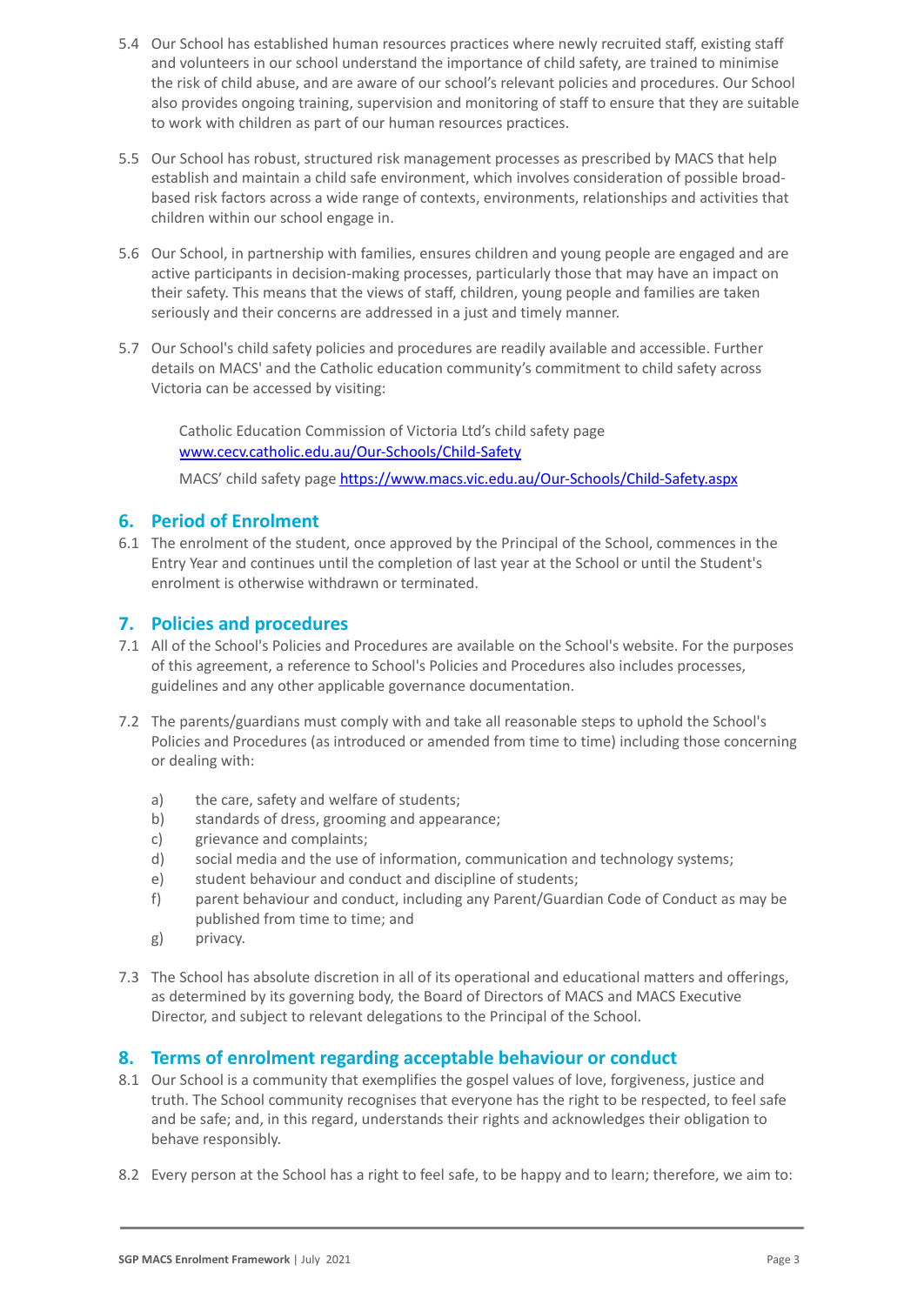- a) promote the values of honesty, fairness and respect for others
- b) acknowledge the worth of all members of the community and their right to work and learn in a positive environment
- c) maintain good order and harmony
- d) affirm cooperation as well as responsible independence in learning
- e) foster self-discipline and develop responsibility for one's own behaviour.
- 8.3 The MACS Board and our School administration in consultation with the School community wherever appropriate, will prescribe standards of dress, appearance and behaviour for the student body.
- 8.4 As a term of your child's enrolment, parents and guardians agree that the Student is required to comply with the school's behaviour aims and code of conduct, and to support the school in upholding prescribed standards of dress, appearance and behaviour and ensure compliance with the Code of Conduct for Students.
- 8.5 The parents/guardians agree to be responsible for ensuring that the student is aware of all Policies and Procedures that apply to the student, including those relating to the student conduct and behaviour and any code of conduct for students, and to actively support the School in the implementation of such Policies, Procedures and codes of conduct.
- 8.6 The parents/guardians agree to comply with any Code of Conduct for Parents/Guardians or other policy implemented by the School from time to time which sets out the School's expectations of parents/guardians who have a student enrolled at the School.
- 8.7 The parents/guardians agree that any unacceptable behaviour by a child, or repeated behaviour by a parent or guardian that, in the school's view, is unacceptable and damaging to the partnership between parent/guardian and school, or otherwise in breach of the Student Code of Conduct or the Parent/Guardian Code of Conduct may result in suspension or termination of the child's enrolment.

### **9. Terms of enrolment regarding conformity with principles of the Catholic faith**

9.1 As a provider of Catholic education, the Principal will take into account the need for the school community to represent and comply with the doctrines, beliefs and principles of the Catholic faith when making decisions regarding matters of School administration, including enrolment. Students and families who are members of other faiths are warmly welcomed at our School. However, the MACS Board or its delegates reserves the right to exercise administrative discretion in appropriate circumstances to suspend or terminate enrolment, where it is necessary to do so to avoid injury to the religious sensitivities of the Catholic school community.

#### **10. Terms of enrolment regarding provision of accurate information**

- 10.1 It is vitally important that the Principal is made aware of each child's individual circumstances insofar as these may impact upon their physical, functional, emotional or educational needs, particularly where the School is required to provide additional support to the child.
- 10.2 Parents and guardians must provide accurate and up-to-date information when completing an enrolment form and must supply the School, prior to enrolment, any additional information as may be requested, including copies of documents such as medical/specialist reports (where relevant to the child's schooling), reports from previous schools, court orders or parenting agreements. Provision of requested documentation is regarded as a condition of enrolment, and enrolment may be refused or terminated where a parent/guardian has unreasonably refused to provide requested information or knowingly withheld relevant information from the School.
- 10.3 Where, during the course of a child's enrolment, new information becomes available that is material to the child's educational and/or safety/wellbeing needs, it is a term of the child's continuing enrolment that such information is provided to the School promptly. Non-provision of such information will be treated as breach of these terms and conditions of enrolment.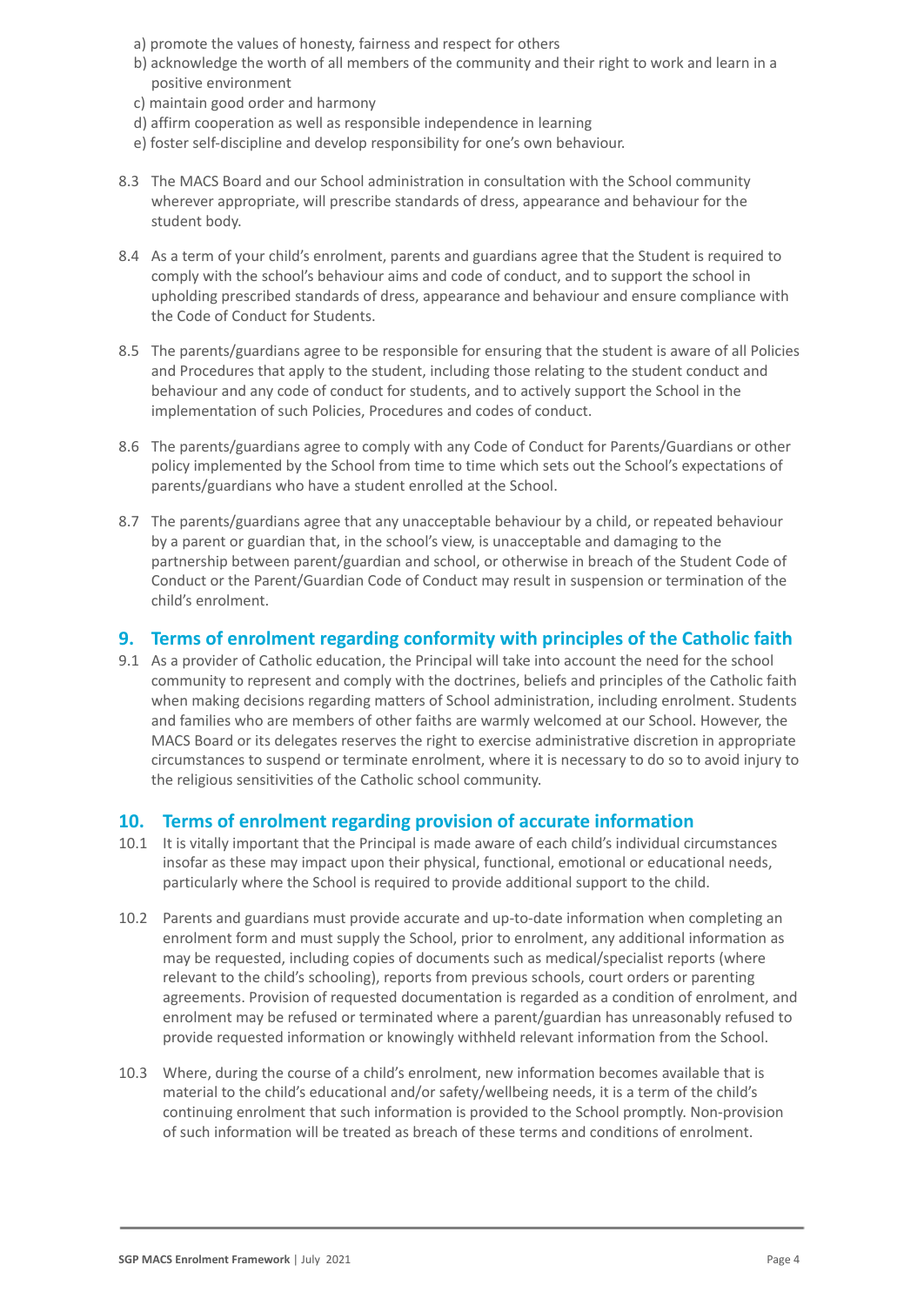- 10.4 The provision of an inaccurate residential address or failure to provide an updated residential address for the child will also be treated as a breach of the terms of enrolment.
- 10.5 Any breach of the terms and conditions of enrolment regarding provision of accurate information that is not rectified upon request by the school may result in a suspension or termination of enrolment.

# **11. Enrolment for children with additional needs**

- 11.1 The School welcomes parents/guardians who wish to enrol a child with additional needs and will do everything possible to accommodate the child's needs, provided that an understanding has been reached between the school and parents/guardians prior to enrolment regarding:
	- a) the nature of any diagnosed or suspected medical condition/disability, or any other circumstances that are relevant to the child's additional learning needs (for example, giftedness or an experience of trauma)
	- b) the nature of any additional assistance that is recommended/appropriate to be provided to the child (for example, medical or specialist equipment, specialist referrals, specific welfare support, modifications to the classroom environment or curriculum, aide assistance, individual education programs, behaviour support plans or other educational interventions as may be relevant)
	- c) the individual physical, functional, emotional or educational goals that are appropriate to the child, and how the parents/guardians and the School will work in partnership to achieve these goals
	- d) any limitations on the School's ability to provide the additional assistance requested.
- 11.2 The procedure for enrolling students with additional needs is otherwise the same as for enrolling any student.
- 11.3 As every child's educational needs can change over time, it will often be necessary for the School to review any additional assistance that is being provided to the child, in consultation with parents/guardians and the child's treating medical/allied health professionals, in order to assess whether:
	- a) the additional assistance remains necessary and/or appropriate to the child's needs
	- b) the additional assistance is having the anticipated positive effect on the child's individual physical, functional, emotional or educational goals
	- c) it remains within the School's ability to continue to provide the additional assistance, given any limitations that may exist.

#### **12. Assessment and updates**

12.1 Various opportunities are provided to keep you up to date with your child's progress. You will receive two comprehensive written reports each year and arrangements will be made for at least one interview where you can discuss your child's development with their teacher. In addition, you can always contact the School to arrange a meeting if you have any concerns or wish to receive an update on progress.

#### **13. Discipline**

- 13.1 The School has absolute discretion to determine when student conduct warrants disciplinary action to be taken by the School and that the School may apply disciplinary measures that the School deems appropriate in accordance with the School's Policies and Procedures, and which may include:
	- a) withdrawal of privileges;
	- b) detention at such times as the Principal may deem appropriate;
	- c) requiring the student to undertake additional school work during or after normal school hours;
	- d) suspension;
	- e) expulsion; and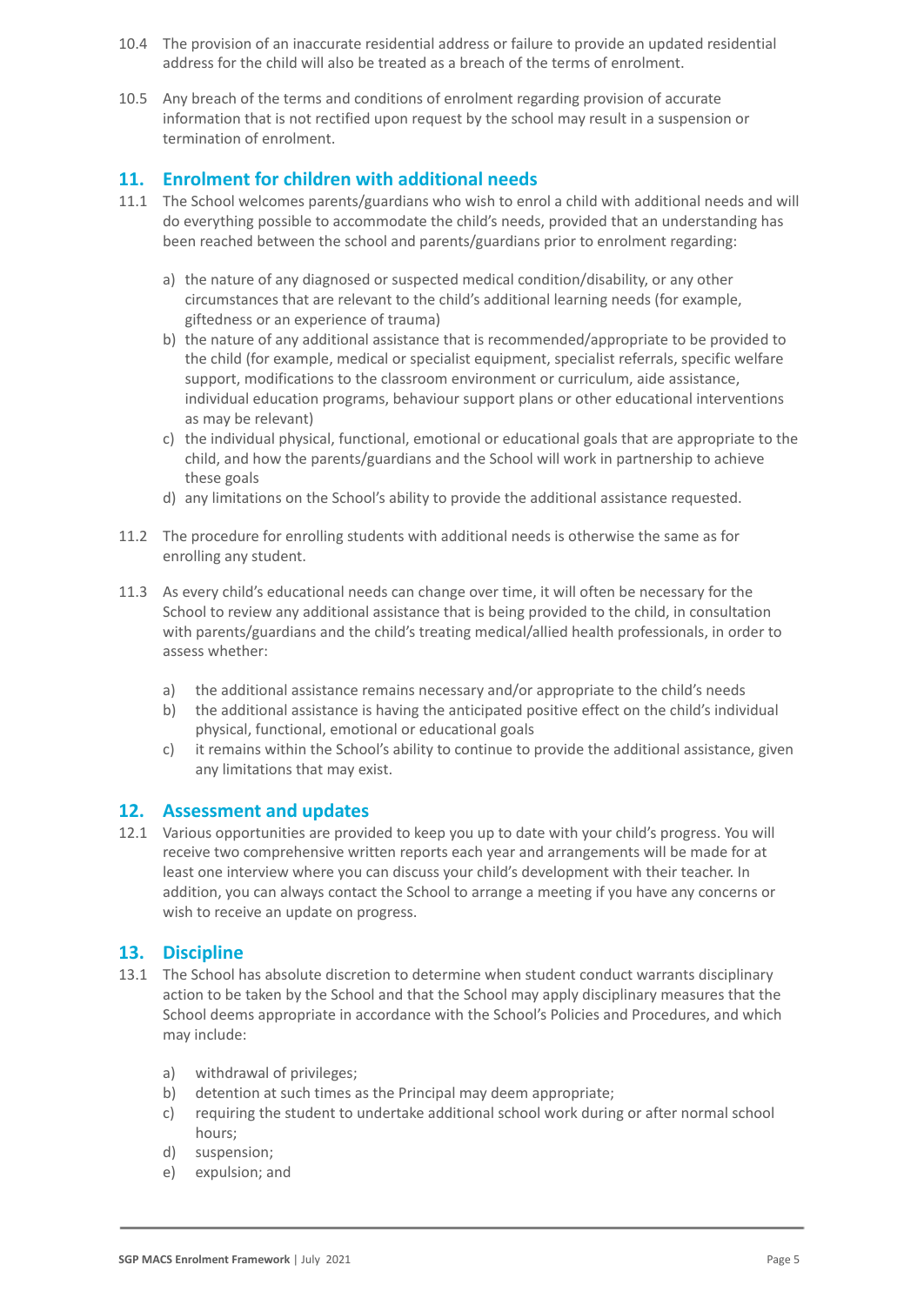- f) such other consequences as the School considers reasonable and appropriate.
- 13.2 Any serious failure by the student to comply with the School's Policies and Procedures may affect the student's enrolment at the School, and that as a result, the student may be suspended from attending the School, their enrolment may be terminated and/or the School may charge or retain all or part of the fees, levies or charges for that term.

## **14. Termination of student's enrolment by the school**

- 14.1 The School reserves the right to require the parents or guardian to withdraw the student from the School or to cancel the student's enrolment at any time if the School reasonably considers that:
	- a) the student's behaviour, attitude or conduct to school work, other school activities or while attending school is considered unsatisfactory;
	- b) on grounds of the student's unsatisfactory conduct or performance or for misconduct;
	- c) the student fails to obey the School's Policies and Procedures or any Student Code of Conduct of the School;
	- d) a mutually beneficial relationship of trust and cooperation between the parents/guardians and the School or any of its staff has broken down to the extent that it adversely impacts on the School, any of its staff or the ability of the School to provide satisfactory educational services to the student;
	- e) the student's progress and performance is such that the student is not benefiting from the academic courses provided by the School;
	- f) the behaviour or conduct of the parents/guardians towards the School or to any of its staff breaches any Parent/Guardian Code of Conduct;
	- g) if any accounts or fees payable by the parents/guardians are not paid within the School's terms of payment or within the terms of any written agreement between the School and the parents/guardians permitting a later or deferred payment; or
	- h) circumstances exist whereby the ongoing enrolment of the student at the school is considered to be untenable or is not in the best interests of the student or the School.

#### **15. General**

- 15.1 This enrolment agreement constitutes the sole and entire agreement between the parents/guardians and MACS in relation to the enrolment of the student at the School.
- 15.2 The parents/guardians acknowledge that MACS may from time to time vary the terms and conditions of this enrolment agreement.
- 15.3 Parents/guardians acknowledge that a student's enrolment at the School and this agreement with MACS may be terminated in event of a material breach of this agreement or the application of one of the School's Policies and Procedures necessitates or permits such termination.
- 15.4 Any warranty, representation, guarantee or other term or condition whatsoever that is not contained in this agreement is excluded and is of no force or effect.
- 15.5 The agreement is governed by the laws of the State of Victoria, Australia.

# **Acceptance of Enrolment**

- ●By signing this Enrolment Agreement, I acknowledge that I enter into an agreement with Melbourne Archdiocese Catholic Schools Ltd, as the owner and governing authority for the School and I understand and accept the Terms and Conditions of Enrolment as set out in this Enrolment Agreement and I agree that there are certain expectations, obligations and guarantees required of parents/guardians of the School's students, so that a harmonious relationship may be established: I accept the offer of enrolment of my child at the School in the entry year and entry level noted in the enrolment application form;
- ●I will support and abide by all MACS and School Policies and Procedures (including processes, guidelines and other governance documentation), as amended from time to time, in relation to programs of studies, sports, pastoral care, school uniform, acceptable behaviour, child safety, discipline and general operations of the School